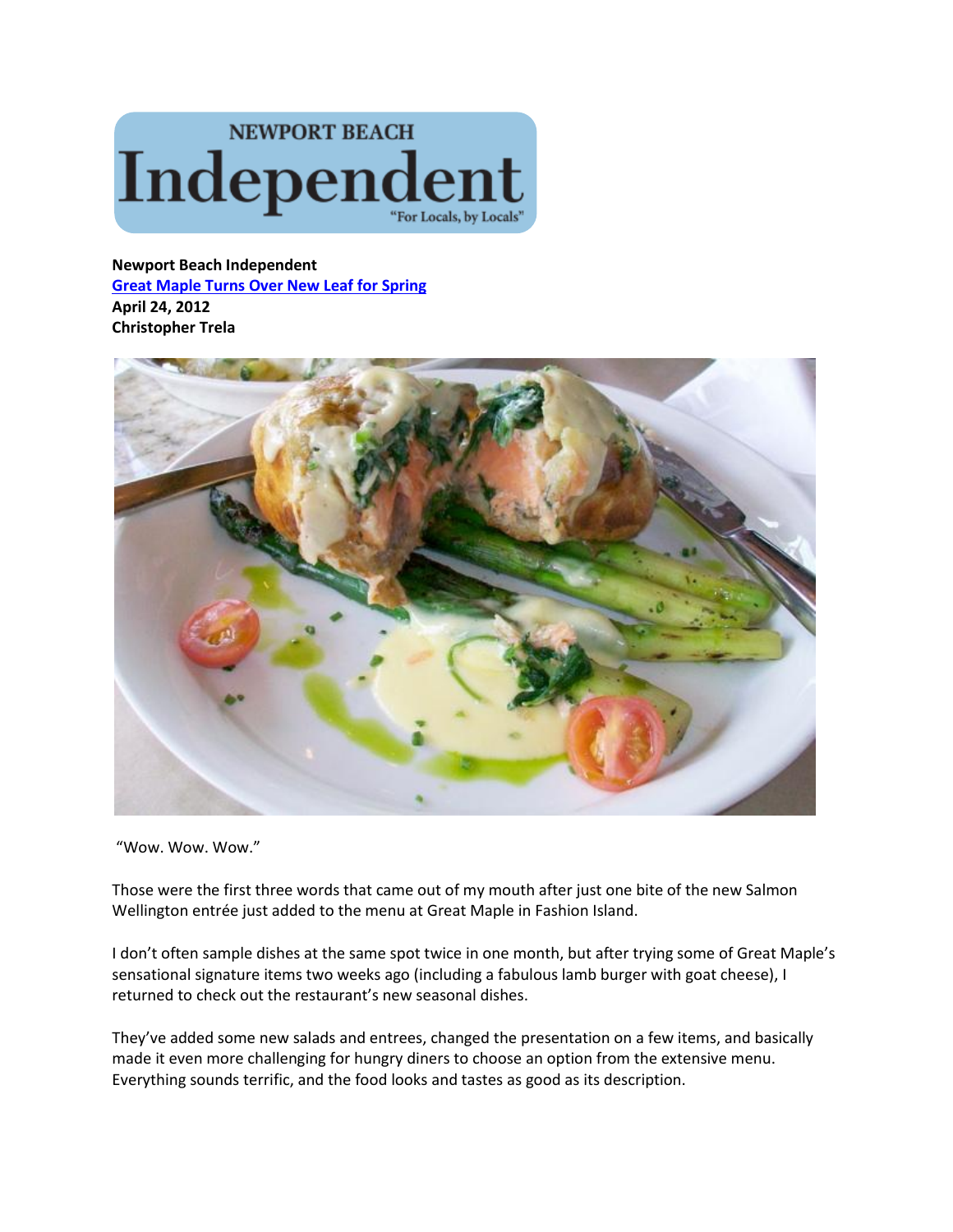But back to the Salmon Wellington. The presentation is pretty, but it's when you cut into the flaky crust and scoop up a forkful of the delicate yet sturdy salmon dipped in hollandaise sauce that nirvana strikes.

"Chef, the flavors and textures in this dish are superb," I enthused when chef Laurent Ferre came over to say hello. ""How difficult is this to make?"

"Not too complicated," he replied. "Sautee some spinach, sear the salmon in advance, wrap it in a puff pastry—not too difficult. Sometimes the simplest things look complicated."

"It's a nicely done dish. The salmon is cooked to perfection and the entire dish is bursting with flavors. Really well done."

"Thank you. We've made other changes to the menu since you were here. We added a St. Germain Nicoise salad, a Berry & Duck salad, we changed the ravioli and are using spinach and sage butter. We also changed the Ribeye steak, for \$23 it comes with red wine sauce, a mini Caesar salad, and French fries. We also changed the presentation on the baby back ribs and the flat iron steak."

"What prompted the changes?" I asked him.

"We added seasonal menu items, such as the duck and tuna salads, but it's also because people like them. We have to take into account who is in the mall, who is shopping, and keep in mind what can people will spend. If we go higher than \$25 for lunch, that's not what shoppers want. They are looking for a good salad at good price. The sandwiches and pizza are also popular. In fact, everything on the menu is selling well."

"I'm glad to hear it. I'll be coming back soon for your Monday night All-American menu—I need another lamb burger with goat cheese, although I think the Salmon Wellington just replaced the lamb burger as my favorite dish on your menu."

*For more information on Great Maple's new spring Menu items, visit [http://greatmaplefashionisland.com.](http://greatmaplefashionisland.com/)* 

Speaking of the All American menu, I saw that special highlighted on the iViu app that I downloaded to my Smart Phone (it's also available for iPhone users). This new app is in its beta phase and is being tested at Great Maple and at Hi Time Cellars, but I recommend downloading it now because this app has amazing potential, and will revolutionize how diners engage and interact with restaurants.

**\*\*\***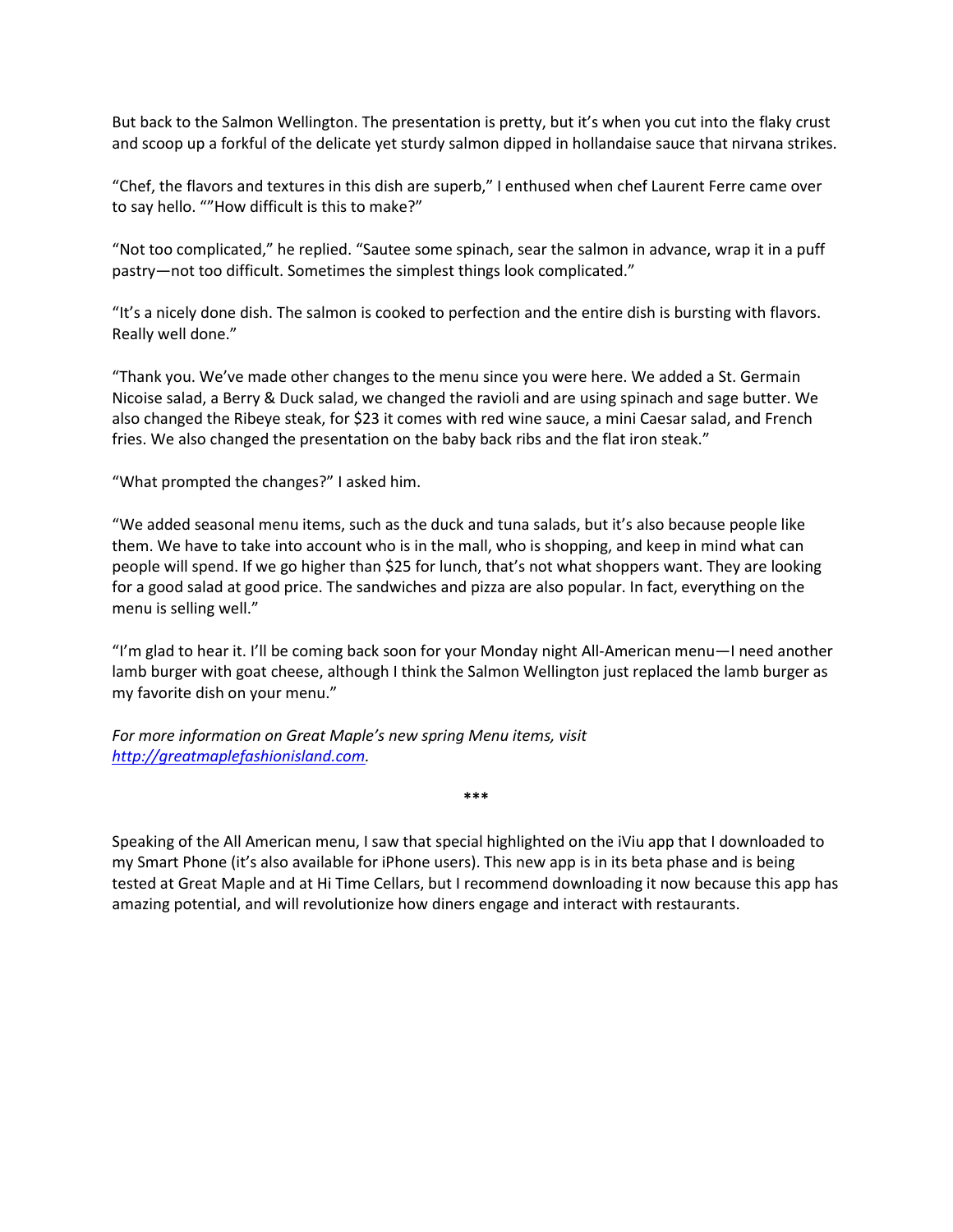

An iViu preview and the real thing.

Imagine strolling past a restaurant and suddenly seeing a happy-hour notification pop up on your smart phone. You click on the libations menu and scroll through photos of cocktails, click on an image and read the ingredients. Intrigued, you step inside the restaurant and take a seat at the bar. Upon ordering a drink, another notification arrives on your cell phone touting the daily specials in the dining room. The food photo looks so good, you finish your drink and decide to stay for dinner.

That's exactly what's happening at Great Maple, thanks to iViu. I spoke to Nicole Pichardo, marketing director for iViu, and she gave me the scoop on how the technology works, and what's in store over the coming weeks as the app, and the restaurant's needs, continue to be explored and refined.

"We feel we can communicate the traits that set the restaurant apart," explained Pichardo. "We do this through notifications."